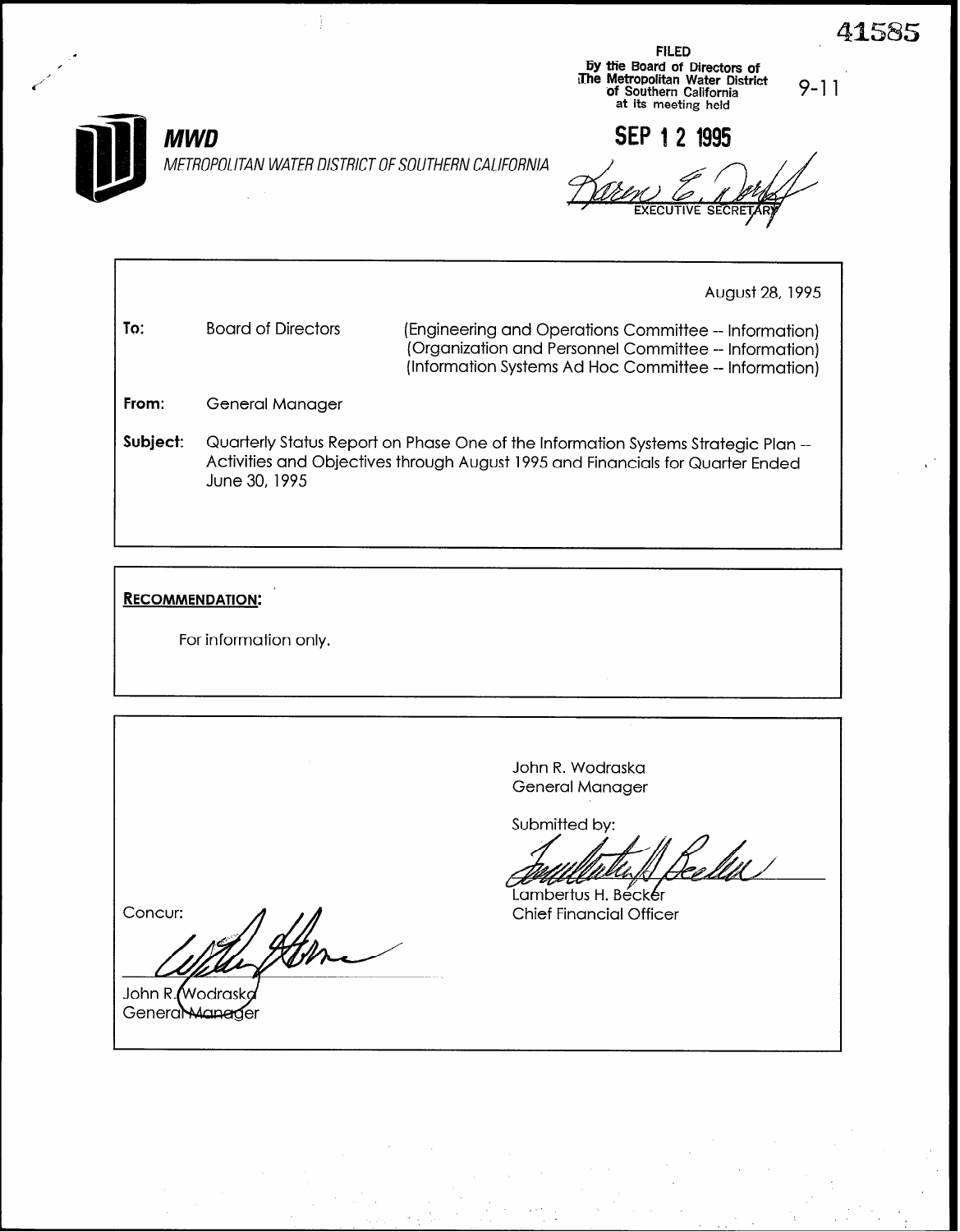On November 9, 1993, your Board authorized an increase in Capital Appropriation 634 to commence Phase One of the Information Systems Strategic Plan to implement 19 key business applications. The Board also approved an increase in continuing Appropriation 099 of \$2,100,000 for related operating equipment expenditures to support this program.

The program management structure for Phase One requires that quarterly status reports be submitted to your Board throughout the duration of the program. This letter contains program activities as of the date of this letter. The financial data in this report reflects activity from the Oracle Financials system through June 30, 1995.

Major milestones and activities since the last quarterly report include:

- The Finance project team successfully implemented the Accounts Receivable and Revenue Accounting modules of the Oracle Financials system in June of 1995. In July 1995, the Finance project team completed the design deliverable for the Budget Estimating module.
- The Health, Safety and Environmental project team successfully implemented the Permits & Storage Tanks system in early July. HSE is currently evaluating further project implementation schedules in li'ght of lessons learned from the Permits & Tanks implementation.
- The Human Resources/Payroll project team continued their progress toward implementation of the PeopleSoft Payroll system. Parallel testing has begun. Differences between the existing system and the new system are being resolved and corrected as they are identified. User Training was completed. A district-wide communications plan was implemented to prepare all employees for the upcoming changes in their paychecks.
- <sup>l</sup>Following the April implementation of the Oracle General Ledger, Asset Tracking and Materials Management systems, many new business processes and procedures have been adopted. The Business Transition Team continued to be involved in cross-divisional cross-functional areas, providing a team approach to the many changes affecting the District following implementation of the new systems.
- <sup>l</sup>A number of technical improvements to the networks and telephone connections have been made, resolving problems in these areas for several field sites.
- The Help Desk (recently renamed the Customer Support Center) provides a central point of contact for users encountering problems in understanding and using the systems implemented in April. The Customer Support Center will also be the focal point for calls about the new Payroll system.

Attachment "A" highlights the current status of Phase One, including information on achievements during the reporting quarter.

Aftachment "B" is the Program Cost Report, which shows the balance of the Capital Appropriation and program costs as of June 30, 1995.

Overall, the Phase One Program is tracking well against the appropriation. All activities are projected to complete under the total appropriation amount.

Attachment "C" is the Program Master Schedule reflecting the current project schedule.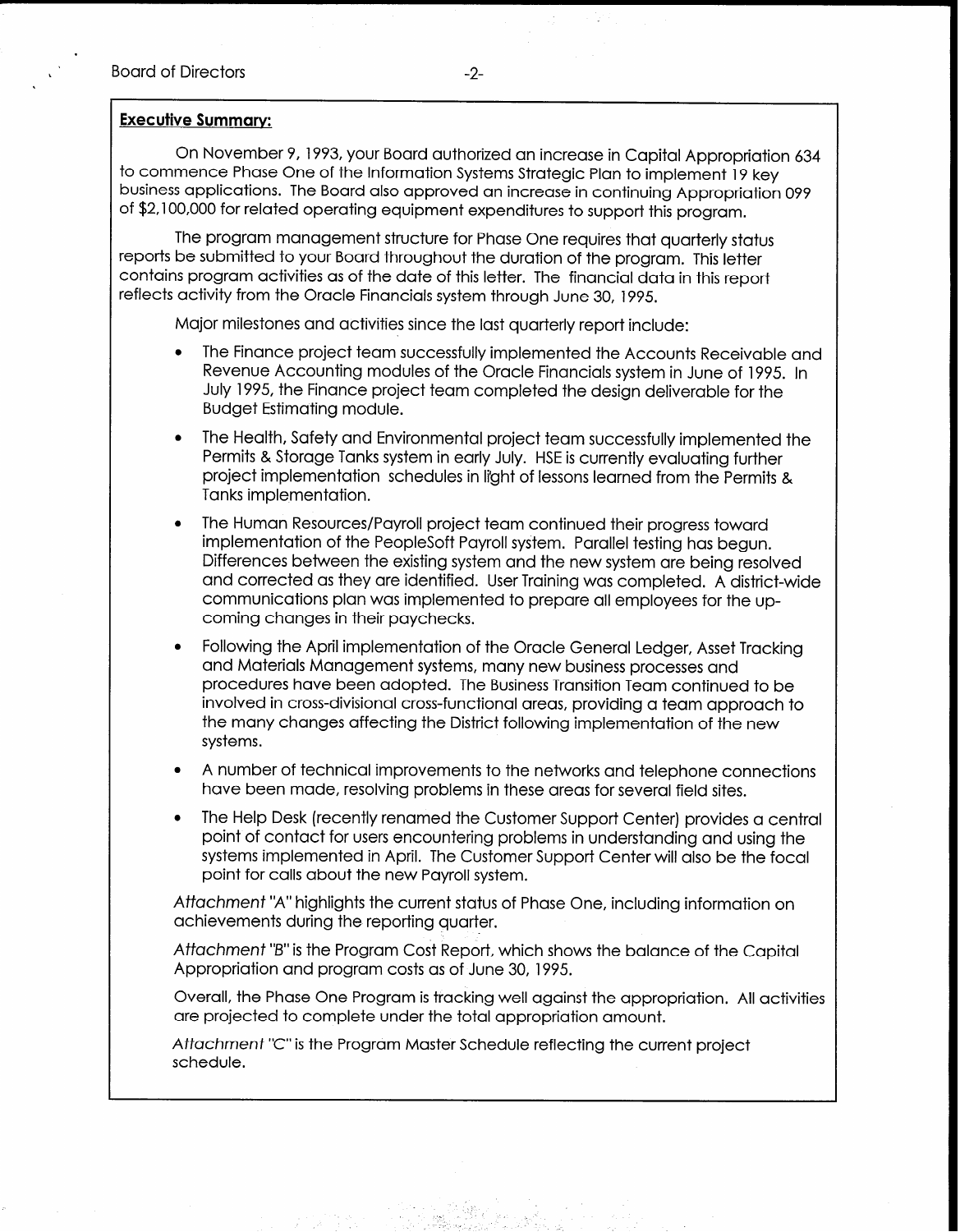.

## Detailed Report:

# ATTACHMENT "A"

#### I. PROGRESS HIGHLIGHTS IN THIS PERIOD

Following the April 3rd "go live" implementation date, all teams and the Program Office worked together to provide post-production support. Calls were routed through the Customer Support Center (Help Desk), then to the appropriate people for resolution. Areas requiring the most attention were: changes in business procedures, using the new Chart of Accounts, becoming familiar with the new Oracle system, and resolving the backlog in processing Accounts Payable invoices.

The creation of the Business Transition Team provided a cross-divisional cross-functional approach to resolving many different challenges associated with the major systems implementations at the District.

Adjustments to the new Chart of Accounts and associated Finance procedures continue to be made as needed.

Several field sites experienced technical difficulties with either their network or telecommunications links. These have been investigated and appropriate corrections made. The Program Office and the Technology team has begun investigating possibilities to streamline the "user sign-on" process.

The Human Resources/Payroll project team continued Cycle 2 parallel systems testing and documentation activities. Schedules and implementation plans for Cycle 3, Cycle 4 and the Medical project are being re-assessed.

The Program Office assisted the Payroll project team by implementing a district-wide communications plan to explain the coming changes to pay checks and pay statements when the Payroll is implemented.

The HSE project team implemented their Permits and Storage Tanks system. Following  $T$ the not project fourth implementation in clinics and storage funks system. The rewriting the announcement by the software product vendor (GRC) of a delay in the release of<br>their client/server products, HSE is re-evaluating the balance of their implementation schedules.

#### II. MAJOR MILESTONES

#### Completed this Period

 $C_{\rm eff}$  completed post-production support activities for the Finance,  $M_{\rm eff}$  and  $M_{\rm eff}$ Completed post-production support detivities for the Finance, materials manager and Asset Tracking modules of the Oracle Financials system. Users throughout the District continued the process of adjusting to the new system to conduct normal business transactions including purchase requisitions, purchase orders and invoice payments. The Finance project team completed post-production activities, including closing the completed post-production activities, including the complete  $\mathcal{L}$ 

The Finance project team completed post-production activities, including closing the General Ledger for the fiscal year. Training began for Budget and Reporting. The Accounts Receivable and Revenue Accounting modules were implemented into production. A review of the Encumbrance Accounting procedures was initiated, in  $T_{\rm F}$  is the minimum implemented the Permits and Storage Tanks system in the Permits system into  $T_{\rm F}$ 

The HSE Project Team implemented the Permits and Storage Tanks system into The Human Resources/Payroll project team continued work toward project team continued work toward production pro

The Human Resources/Payroll project team continued work toward production implementation. Parallel testing against the legacy system began. The Medical Project budget amount was reduced, based on a re-evaluation of MWD reaujrements.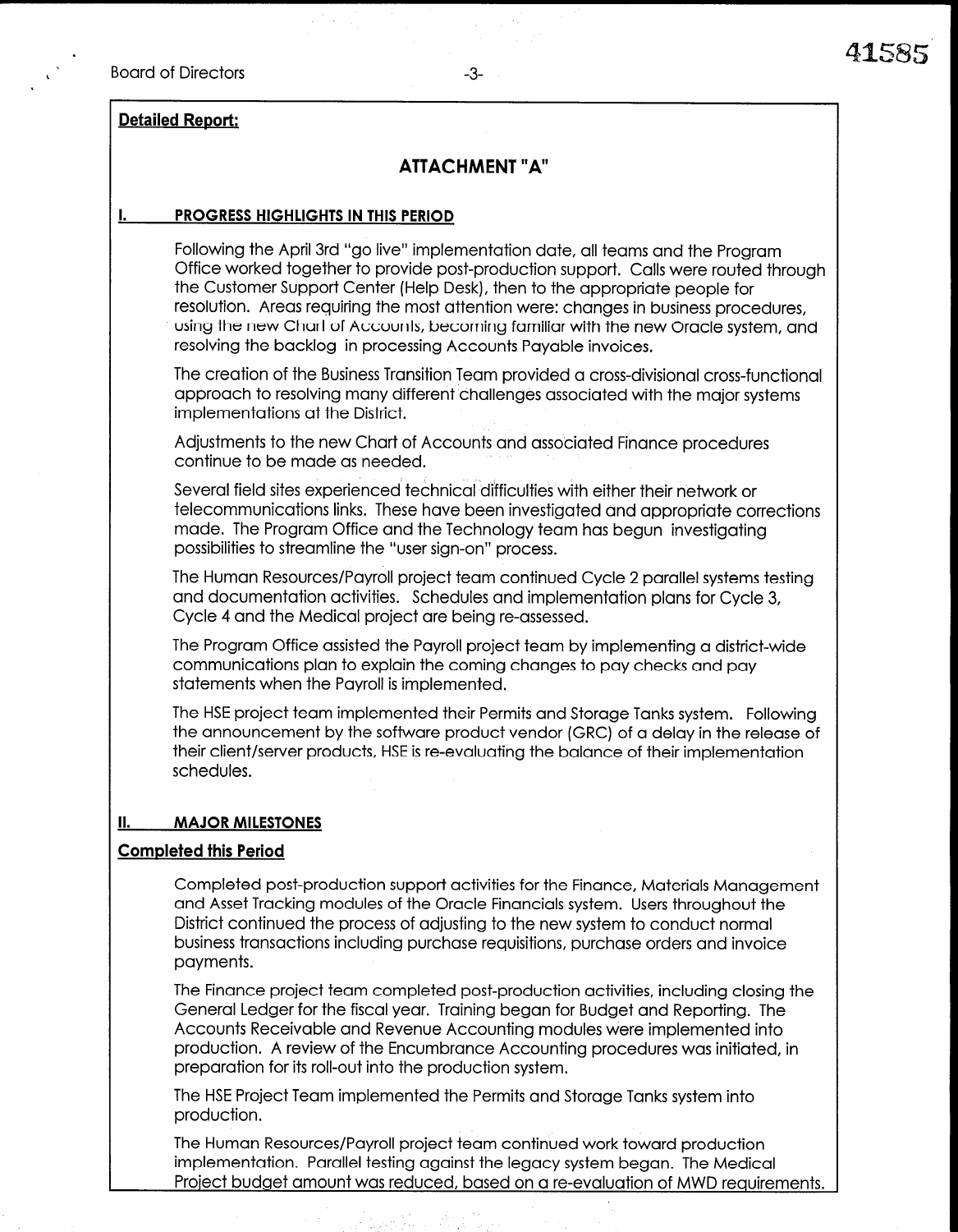i,

Schedules and tasks for Payroll Cycles 3 and 4 are being re-evaluated. New schedules will be prepared.

#### In Progress

The Human Resources/Payroll Team is conducting extensive testing on the new PeopleSoft Payroll system. This includes parallel testing as well as user acceptance testing activities.

The Finance project team continues the review of Encumbrance Accounting requirements and business process changes, in preparation for a roll out of the functionality into the production system.

The Program Office continues liaison activities with all Phase One project teams, monitoring critical path activities and implementation activities. The Program Office continues closely monitoring of all costs related to Phase One projects and activities.

#### Ill. OBJECTIVES FOR NEXT PERIOD

Complete all testing of the new Payroll System.

Implement the PeopleSoft Payroll system into production.

Begin the roll-out of Ad-hoc Reporting from the information contained in the Oracle Financials database.

Continue to monitor post-implementation of the Oracle systems. Work with the Business Transition Team to resolve outstanding issues related to implementation of Phase One systems.

Roll-out the Encumbrance Accounting functionality in the Oracle Financials system.

Develop new schedules and implementation plans for Human Resources/Payroll Cycles 3 and 4.

Develop new schedules and implementation plans for the Medical project.

Develop new schedules and implementation plans for the HSE project.

The Program Office, working closely with the project teams, will continue to conduct extensive integration testing of all components scheduled for the Payroll implementation milestone.

> $\cdot$   $\cdot$ .- .\_ " ',

, \_ ;-. , . , :

.' \_ :  $\sim$  0.4  $\sim$  1.5  $\sim$  -

:,- -  $-$ 

, -